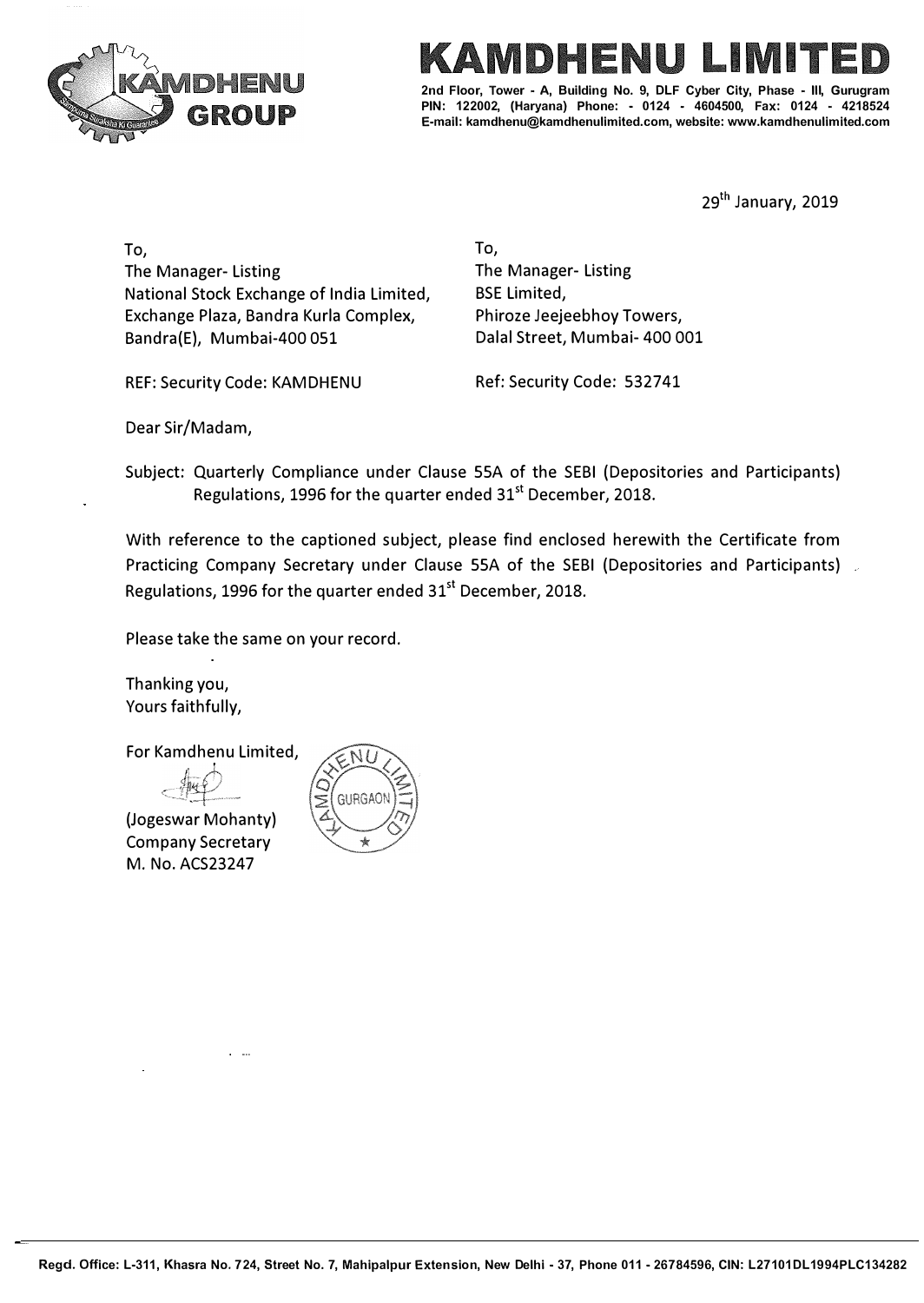## \_:::\_;::;;;;;;:::;;;;;:::::;;® [� Corporate Actions Concrete Solut,ons � **CHANDRASEKARAN ASSOCIATES®**

*COMPANY SECRETARIES* 

## **The Board of Directors**

'.

Kamdhenu Limited L-Jll, Khasra no.724, Street'No. 7, Mahipalpur Extension, New Delhl-110037

## **RECONCILIATION OF SHARE CAPITAL AUDIT REPORT**

*[pursuant to Circular No. D&CC/FITTC/CIR-16/2002 dated December 31, 2002)* **&** *Regulation* **76** *of SEBI (Depositories* **&** *Participants) Regulations, 2018.* 

We have examined the registers, records and documents of Kamdhenu Limited for the quarter ended on *31st December, 2018 as maintained by M/s Karvy Fintech Private Limited ( Formerly known as Karvy Computershare Private Limited), the Registrar/Share Transfer Agents of the Company. In our opinion and to the best of our knowledge and according to the information and explanation given to us and as shown*  by the records examined by us, we hereby submit our reconciliation of share capital audit report for the *aforesaid quarter as under:* 

| 1              | For Ouarter Ended:                                                    | 31.12.2018                                                                           |                              |  |  |  |
|----------------|-----------------------------------------------------------------------|--------------------------------------------------------------------------------------|------------------------------|--|--|--|
| $\overline{2}$ | ISIN:                                                                 | INE 390H01012                                                                        |                              |  |  |  |
| R              | Face Value:                                                           | Rs. 10/-each                                                                         |                              |  |  |  |
|                |                                                                       | Kamdhenu Limited                                                                     |                              |  |  |  |
| 4              | Name of the Company:                                                  |                                                                                      |                              |  |  |  |
| 5              | Registered Office Address:                                            | L-311, Khasra no.724,<br>Street No.7,<br>Mahipalpur Extension,<br>New Delhi - 110037 |                              |  |  |  |
| 6              | Correspondence Address:                                               | 2nd Floor, Tower A, Building No. 9                                                   |                              |  |  |  |
|                |                                                                       | DLF Cyber City, Phase III<br>Gurgaon-122002, Haryana                                 |                              |  |  |  |
|                |                                                                       |                                                                                      |                              |  |  |  |
| $\overline{7}$ | Telephone & Fax Nos.:                                                 | $(T)$ 0124-4604534                                                                   |                              |  |  |  |
|                |                                                                       | (F) 0124-4218524                                                                     |                              |  |  |  |
| 8              | Email address:                                                        | kamdhenu@kamdhenulimited.com                                                         |                              |  |  |  |
| 9              | Names of Stock Exchanges where the<br>Company's Securities are listed | (i) National Stock Exchange of India Limited<br>(ii) BSE Limited                     |                              |  |  |  |
|                |                                                                       | Number of<br>shares                                                                  | % of Total Issued<br>Capital |  |  |  |
| 10             | <b>Issued Capital:</b>                                                | 24400000                                                                             | 100.00                       |  |  |  |
| 11             | Listed Capital:                                                       | 24400000                                                                             | 100.00                       |  |  |  |
| 12             | Held in dematerialised form in CDSL:                                  | 4168263                                                                              | 17.08                        |  |  |  |
| 13             | Held in dematerialised form in NSDL:                                  | 20224665                                                                             | 82.89                        |  |  |  |
| 14             | Physical:                                                             | 7072                                                                                 | 0.03                         |  |  |  |
| 15             | Total No. of Shares (12+13+14)                                        | 24400000                                                                             | 100.00                       |  |  |  |
| 16             | Reasons for difference if any, between<br>(10811), (10815), (11815)   | <b>NOT APPLICABLE</b>                                                                |                              |  |  |  |



11-F, Pocket-IV, Mayur Vihar Phase-I, Delhi-110 091 Phone 2271 0514, 2271 3708, E-mail Info@cacsindia.com, visit us at www.cacsindia.com